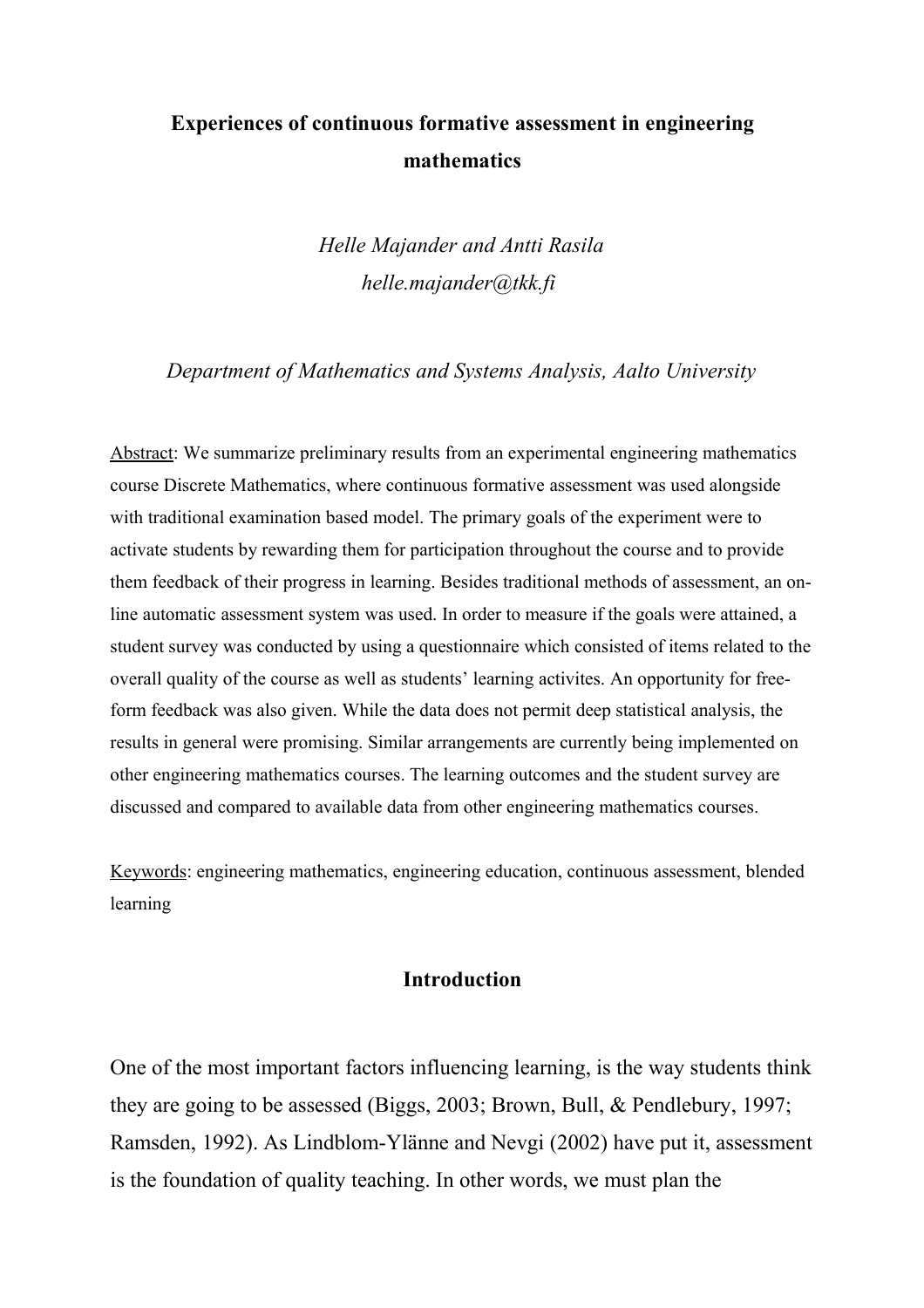assessment methods so that they encourage students to study the things we wish them to learn.

From the teacher's perspective, the course objectives define what and how students should learn. After the course the teacher assesses how well the objectives have been reached. From the students' point of view, the assessment defines what needs to be learned. Students plan their activities to perform well in the assessment. Those activities then lead to learning outcomes. This effect that assessment has on learning is called *backwash*. The key for making students to attain the course objectives is to align the assessment with them. (Biggs, 2003)

## *Research objectives and methodologies*

Our view of learning is pragmatic; we are concerned of what works and how. The focus is to find answers to the research problems using all the available means to understand them. (Creswell, 2009) This point of view has been chosen, because the experimental course aims to give the students basic mathematical skills required in their future engineering studies. The content of the course is standard and it has been developed in collaboration with the other departments, so the freedom for changing learning objectives is limited.

One specific problem in teaching engineering mathematics has been the general passivity and lack of participation among the students. Clearly, if the students would practice more by solving voluntary exercise assignments, they would learn more effectively and also perform better in the exams. One way of increasing the student activity is, of course, introducing more obligatory work. However, we prefer to make the assignments more interesting, rewarding and flexible. For example, lack of independence (Ramsden, 1992) and perceptions of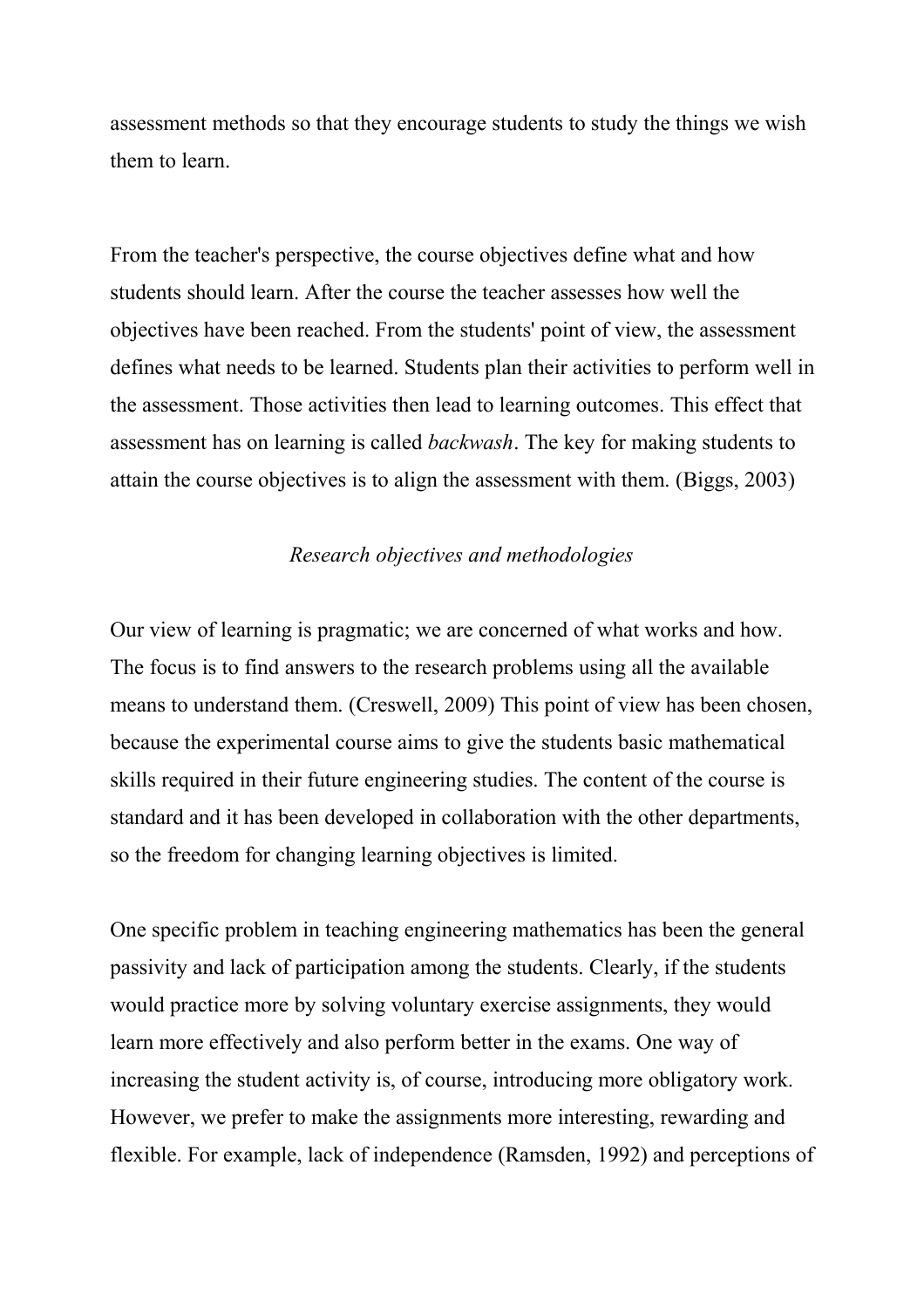heavy workload (Lizzio, Wilson, & Simons, 2002) encourage surface learning approaches.

The results of our previous studies have shown that the activity of solving exercises during the course has increased particularly among the best students (Rasila, Havola, Majander, & Malinen, 2010). On our experimental course, which is described more thoroughly later, we changed the assessment procedures so that also the weaker students would be encouraged to actively solve the assignments. Our research questions were:

- 1. How do the students experience the quality of the course?
- 2. What kind of activities do the students participate on the course?
- 3. What are the students' learning outcomes? In particular, are there any differences in the outcomes compared to other engineering mathematics courses?

We performed limited statistical analysis to the data (Metsämuuronen, 2006), but this experiment was very small, and the data for comparison purposes was mostly not available. Further experimentation with the described method is going on, but analysis of the data is not yet available. However, the student feedback from the pilot course was highly encouraging.

# **Assessment theory**

# *Purposes of assessment*

Trotter (2006) has divided the purposes of assessment into three categories: giving feedback to students, motivating students and guiding students' learning. These categories outline the ways we expect the assessment to improve student learning, which should be the primary purpose of assessment. From the teacher's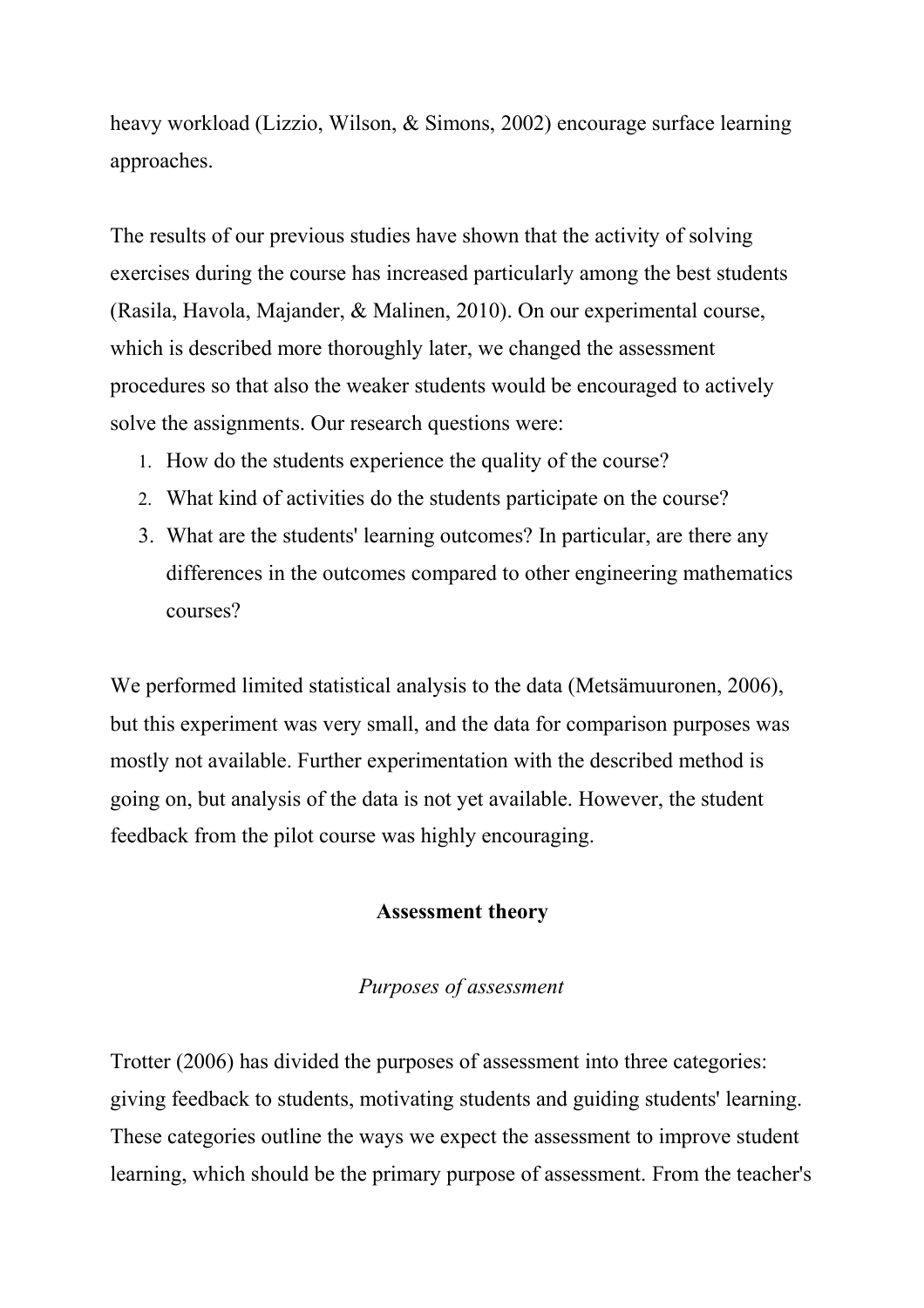point of view we can also have secondary purposes: to provide diagnostic information to the teacher both about how well the class understands the topics and of students' individual understanding. (Garfield, 1994) In addition to these *developmental* purposes, the assessment usually has also *judgmental* purposes that provide an indicator of how well the students have achieved the course objectives. These are commonly considered to be important, because they are concerned with licenses to proceed to the next stage; for example to take a follow-up course or to graduate and start to work. (Brown et al., 1997)

It is usual that the judgmental purposes of assessment that should be regarded secondary are, in fact, dominating the assessment practices (Lindblom-Ylänne & Nevgi, 2002). If the developmental purposes are in contradiction with the judgmental ones, students easily resolve to surface learning strategies. (Brown et al., 1997)

## *Different types of assessment*

The most common classification divides assessment in two categories according to its purpose: *formative* and *summative* assessment. Formative assessment takes place during the learning process. It is used for developmental purposes: to motivate and help students by showing them how their learning progresses. For the teacher the results of formative assessment tell what things are difficult for the students. This information can be used to improve teaching. The purpose of summative assessment is judgmental: to find out how well students have learned the things they should have learned. It is used mainly for grading students at the end of a course, although in practice, it often takes place during the course. (Biggs, 2003)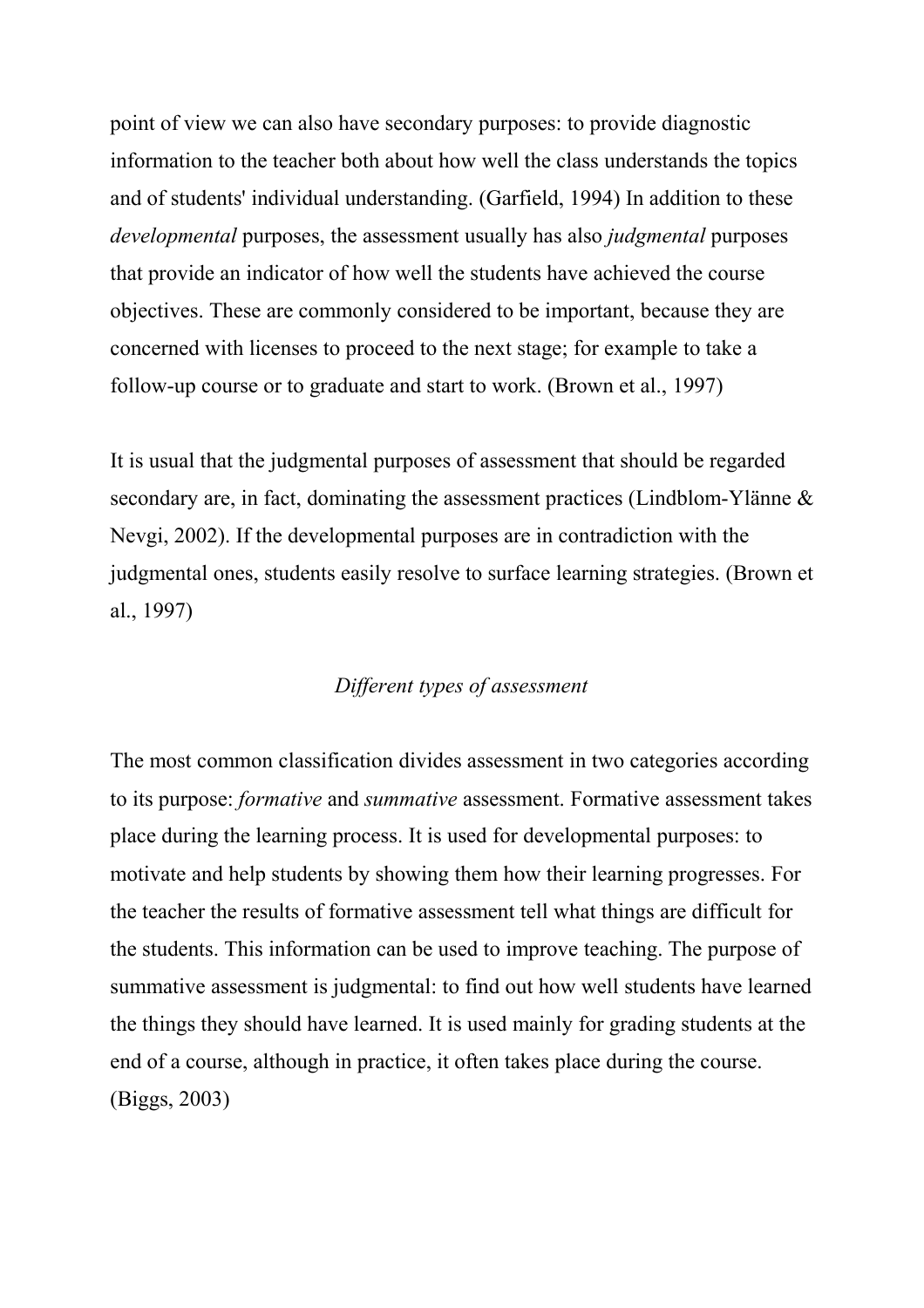Formative assessment should be an important part of teaching. The effectiveness of teaching methods is greater if more formative feedback is provided to the students. Students should also be encouraged to take responsibility for their own formative assessment. This way they learn to assess their own learning, which is particularly important after they leave school and need to learn new things on their own. Both formative and summative assessment is based on performance, which is matched against the expected result. The difference is that, from a student's perspective summative assessment is final. On the other hand, students may even feel that formative assessment is not assessment at all. (Biggs, 2003)

It is commonly argued that formative and summative assessment should not be confused (Biggs, 2003; Miller, Imrie, & Cox, 1998). There is, however, a popular form of assessment that connects the two assessment types: *continuous assessment*. It means that we use frequent assignments during the course each of which contributes to the final result. The problem of confusing formative and summative assessment when using this procedure can be overcome (at least partially) by scaling the scores from assignments so that they weigh less in the final grade than the actual summatively assessed tasks. But Miller et al. (1998) do see some other problems with continuous assessment as well. We address these problems in the following chapter, where we describe the assessment procedures used on our experimental engineering mathematics course Discrete Mathematics in more detail.

#### *Developing assessment in engineering mathematics*

Traditional assessment, where the grade is awarded solely based on the course exams, has several shortcomings. As the grading is based only on a few exam questions, all topics of the course can not be covered and some question types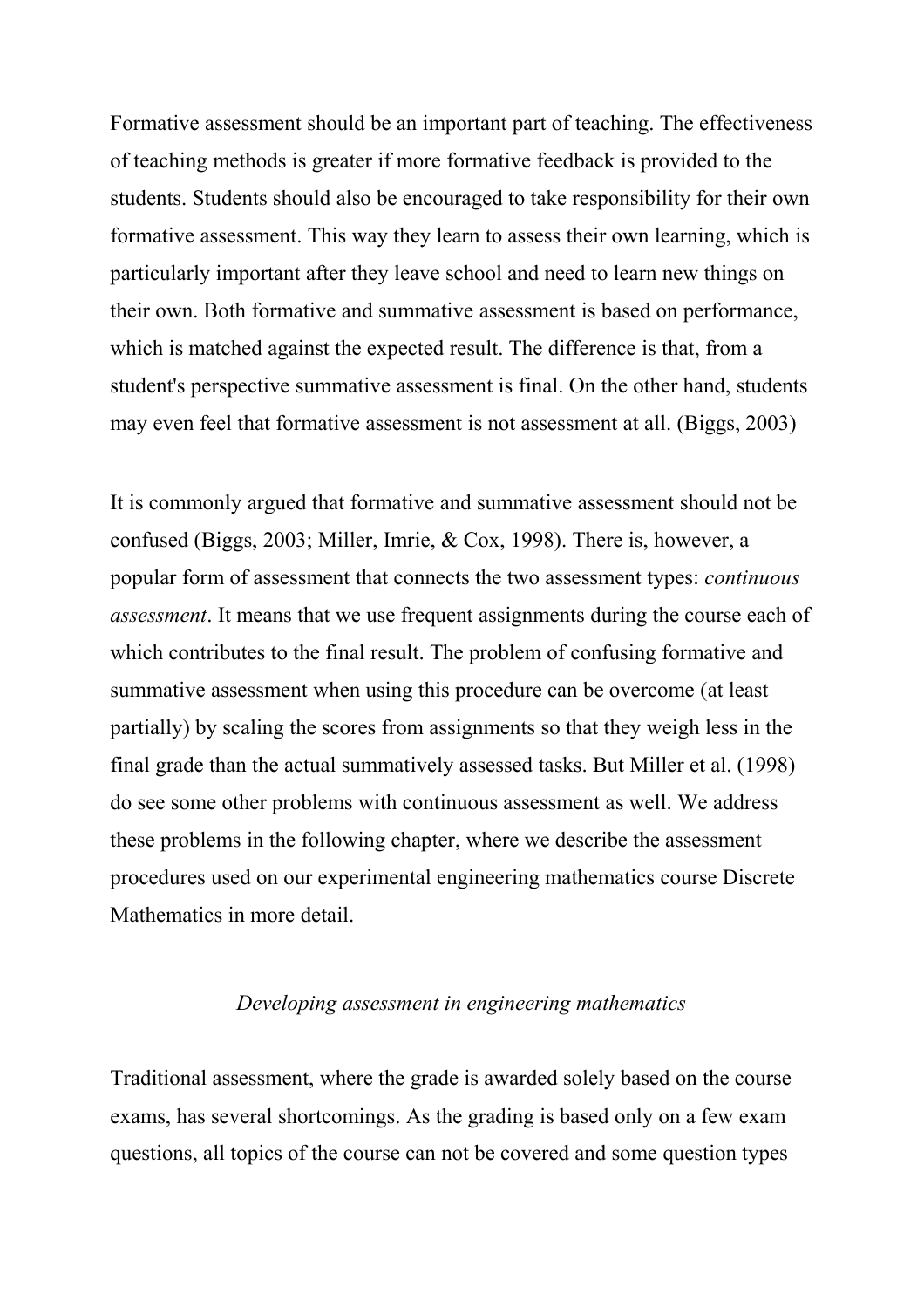get over-emphasized. The exams normally cover distinct parts of the course, and after taking the exam the students can forget everything they have learned. Because of the backwash, students often start studying only just before the exam which does not encourage deep learning (Ramsden, 1992). In addition, the exam situation can create anxiety.

Some practical difficulties related to the weekly exercises listed by Miller et al. (1998) are too slow feedback, heavy marking load and plagiarism. To solve these issues, we have from 2006 been using (Rasila, Harjula, & Zenger, 2007) and developing (Harjula, 2008) an automatic assessment system STACK to implement computer aided exercises. By using these exercises we can provide instant feedback to students, decrease teacher's work with computer aided marking and randomize exercise parameters to reduce the possibility of plagiarism.

In practice our continuous formative assessment uses blended learning with face-to-face interaction and computer aided assignments. This way the grading is based on a large amount of assignments, which means that the topics of the course are better covered and the significance of one task is not emphasized. At the same time the common issues mentioned above are addressed. Based on the backwash, this should also get students to distribute the workload more evenly during the whole course which encourages deep learning (Ramsden, 1992).

# *Quality in learning*

To evaluate the quality of the course, we have to define what is meant by quality in learning. We use the definition of Harvey and Knight (1996), who present five approaches to quality. According to their division, quality can be regarded as: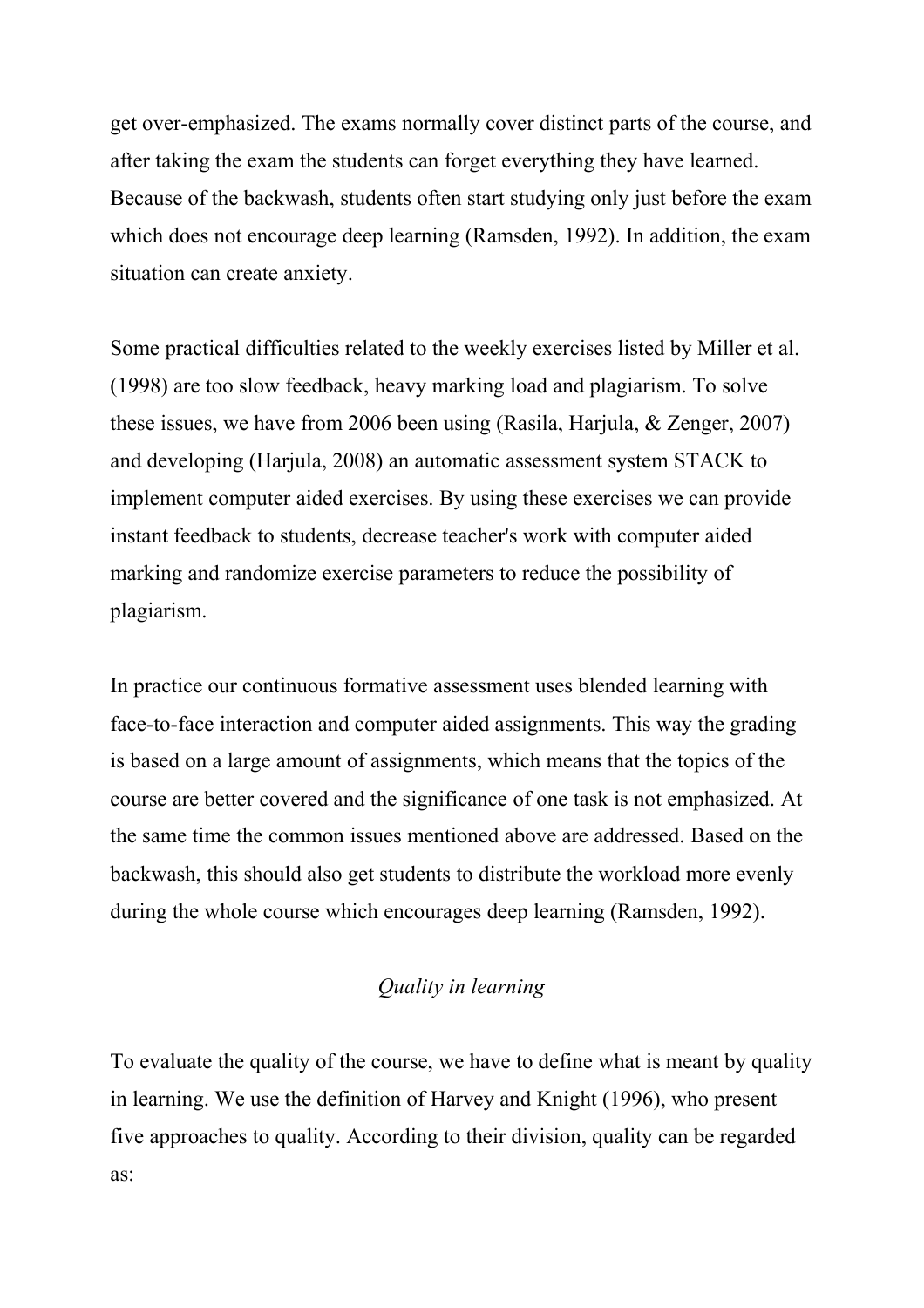- 1. exceptional,
- 2. perfection or consistency,
- 3. fitness for purpose,
- 4. value for money,
- 5. transformation.

Quality as exceptional is considered to be something outstanding, such as learning in a highly reputable university. The exceptional aspect of e-learning or blended learning is difficult to evaluate, because in this context the image of the quality is at least as important as the actual properties of the course. (Heikkilä, 2005) The other aspects, however, are easier to evaluate, so we concentrate on them. For further discussion see Rasila (2008).

## **The experimental course**

When designing our experimental course Discrete Mathematics, we started off with the same basic learning sequence used on most of our courses (Figure 1). The significance of exercise scores was increased so that a student could pass the course without getting any points in exams if he/she solved at least 90 % of exercises (Figure 2). Obtaining almost the full exercise score required the student to have solved almost all exercises, which we interpreted so that he/she had to have at least minimum knowledge of the subjects covered at the course.

On the experimental course that took place in spring 2010, there were 58 students participating. They were mostly students between 2<sup>nd</sup> and 5<sup>th</sup> year and most of them (88%) were male. The main degree program of the students was Computer Science and Engineering (48%). The course included topics from combinatorics, number theory and algebra. There was one lecturer and one assistant on the course.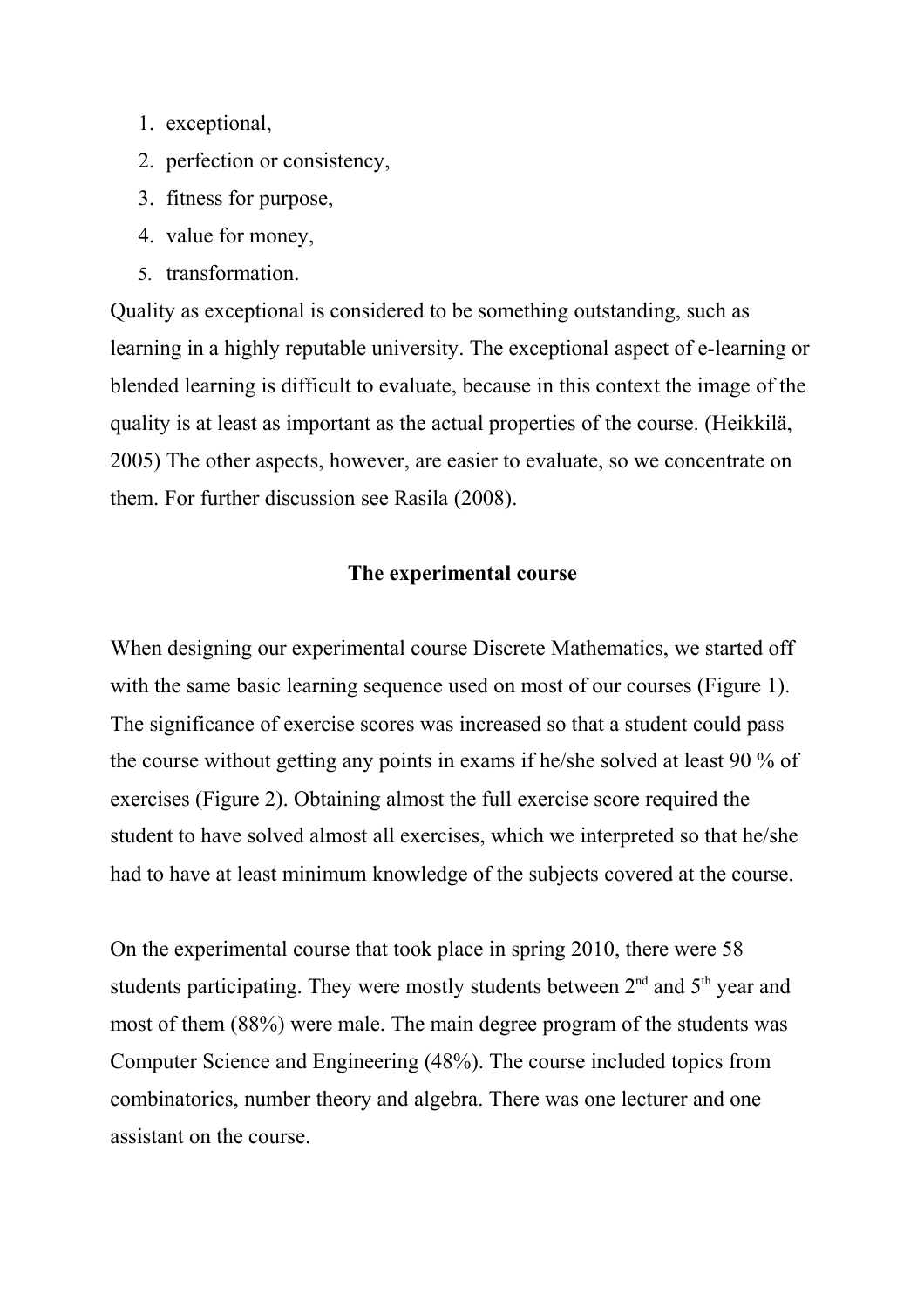

Figure 1. The learning sequence on the experimental course.

The course lasted for 12 weeks and was credited 5 ECTS. The learning sequence (Figure 1) for each week consisted of 3 hours of face-to-face lectures after which 6 exercises were assigned. Two or more of the exercises were computer aided STACK exercises which were to be submitted via internet. The rest of the exercises were traditional pen-and-paper exercises, which could either be solved in the weekly face-to-face exercise sessions or handed in as written solutions. The total number of exercise assignments during the course was 72, and about



Figure 2. Grade limits on the experimental course; students could pass the course by solving 90% of the exercises (grade 0 means fail).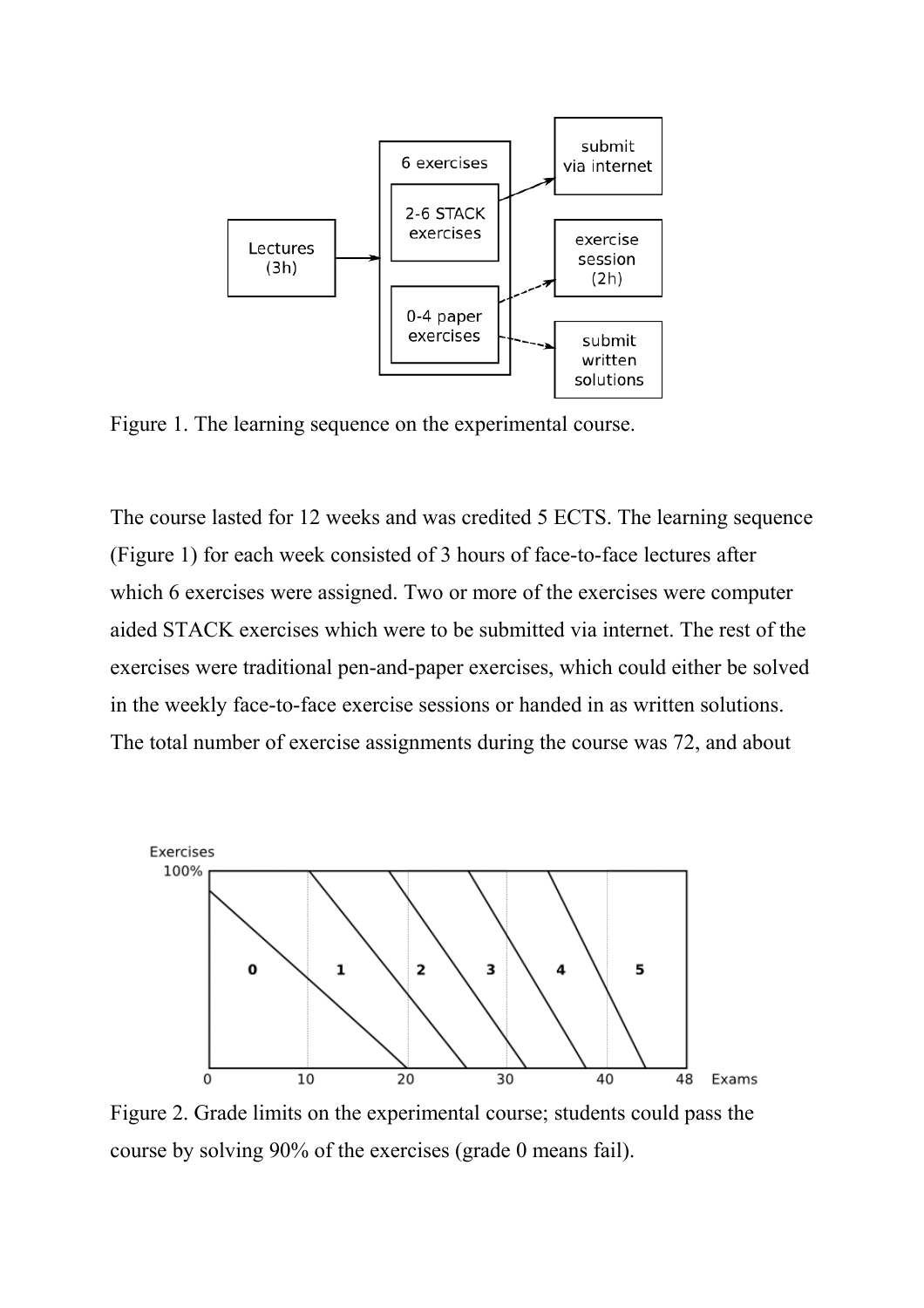2/3 of these were STACK exercises. In addition, there were two voluntary exams.

## **Methods**

## *Students' experiences*

Our experiment was a one-shot case study, where the group of students participating on the experimental course was studied after using the assessment methods described above (Campbell, & Stanley, 1973). We used mixed methods with mostly quantitative approaches, but concerning students' experiences some qualitative data was also collected. This data was used to explain the results driven from the quantitative data.

Student feedback was collected by using a questionnaire where the primary focus was on perceived quality of the course. The basis of the questionnaire was an e-Learning Experience Questionnaire that is designed for a blended learning course (Ginns, & Ellis, 2007). This questionnaire was modified to fit better in our needs. The items concerning the quality of teaching and student interaction were left out of our questionnaire because we did not provide on-line tools to support these actions, and thus they did not belong to the area of our research. The items related to the on-line resources were shaped to concern specifically STACK exercises and the items concerning student management were expanded to concern the practical arrangements as a whole. Some items from other categories were also shaped to better suite the needs of the research at hand.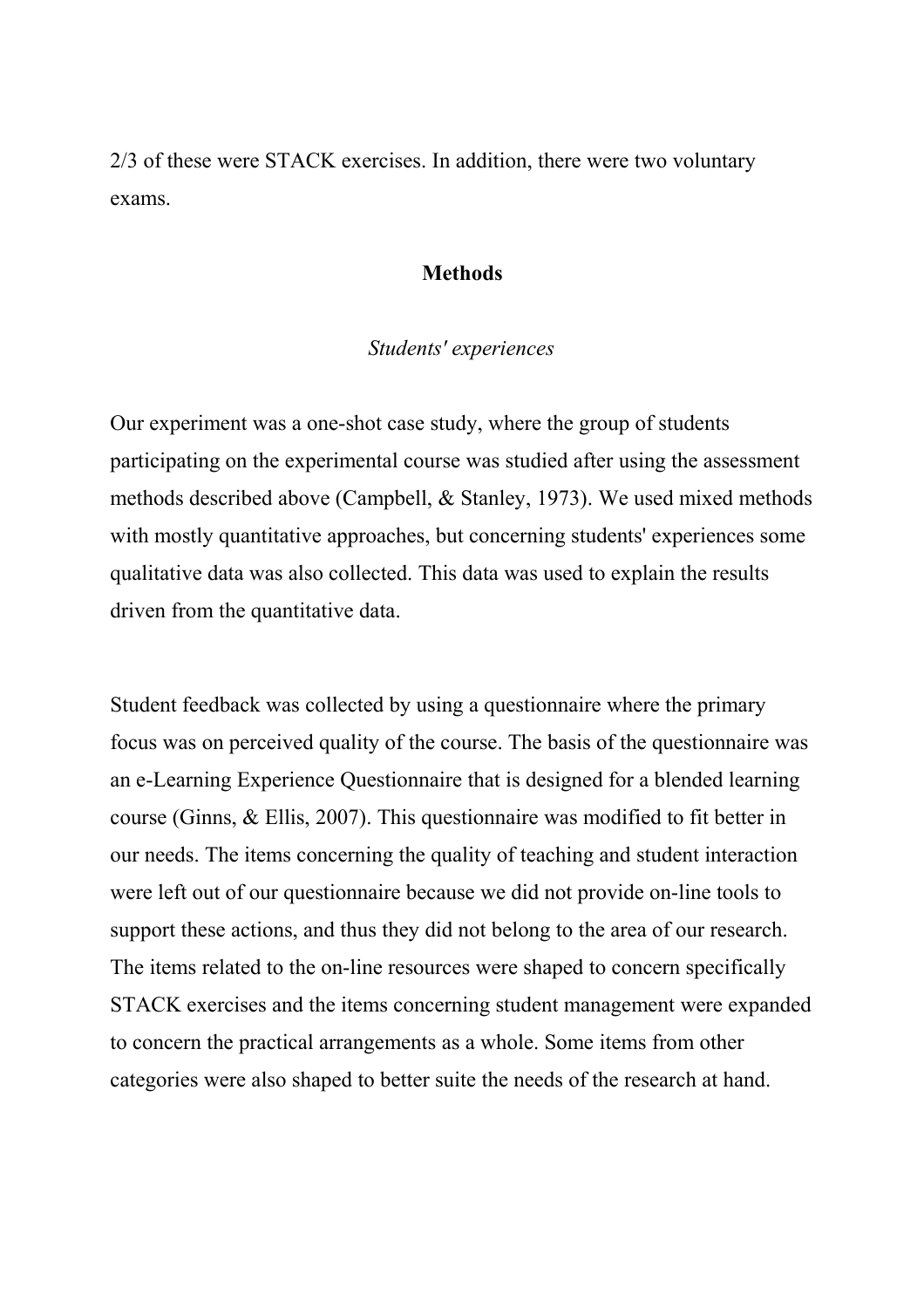In our final questionnaire, we had six categories concerning the quality of the course: quality of STACK exercises, clarity of goals and standards, appropriateness of assessment, appropriateness of workload, practical arrangements and blended learning. Together the questions covered the quality aspects of Harvey and Knight (1996) as listed above. Most of the items of the questionnaire focused on quality as fitness for purpose, but many of these items can also be regarded to cover the quality as perfection or consistency or quality as value for money as well. There were also several items that concentrated on quality as transformation as we were highly interested in how the students feel about the changes in the course arrangements.

In addition, we asked the students general questions regarding their learning activities. They were partly inspired by the e-Learning Experience Questionnaire (Ginns, & Ellis, 2007); the questions concerning student interaction and engagement were rephrased to fit in the learning activities category. In addition, we took three items from the questionnaire of Kivelä (2002). These items dealed with the importance of different parts (lectures, STACK exercises and written exercises) of the course.

There were altogether thirty items concerning all the seven categories in the final questionnaire. Each item had five response possibilities on Likert scale: 1 = strongly disagree, 2 = disagree, 3 = neutral,  $4$  = agree and  $5$  = strongly agree. In addition, there was an option for open comments. For background information we asked for the degree program and the starting year of the student. The questionnaire was conducted in Finnish.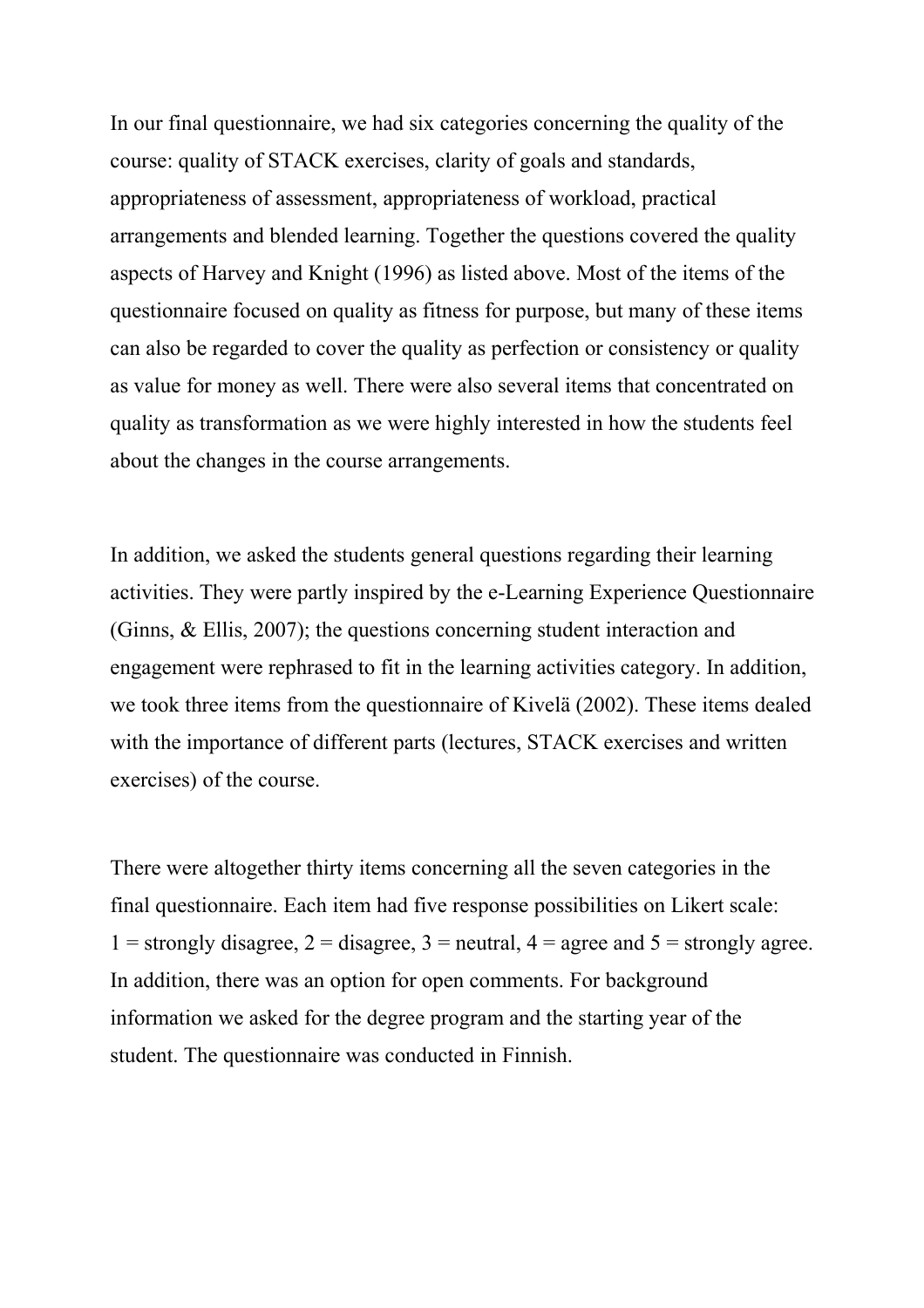#### *Learning outcomes*

The learning outcomes were studied using the final grades of the students as well as the information of how actively they had solved the exercises during the course. As the number of participants on the experimental course was relatively small, we could not organize a control group. For this reason the learning outcomes were compared with those of other courses.

The final grades were compared to the Discrete Mathematics course of 2009, which covered the same topics as the experimental course. The lecturer and assistant, however, were different, so the results are not reliable. We did not have the student activity data of this comparison group, so to compare the activity of students, we used the data of the Basic Course of Mathematics S1 from years 2007, 2008 and 2009. These activities have been studied previously in Rasila et al. (2010).

## **Results**

#### *Perceived quality of the course*

The questionnaire was presented to the students on paper in connection with the second course exam and there were 24 responses for it. After the exam all the students who had signed up for the course had a chance to fill the questionnaire on-line if they had not done so in connection with the exam. In the end, we had 30 responses which is about half of the number of students who participated on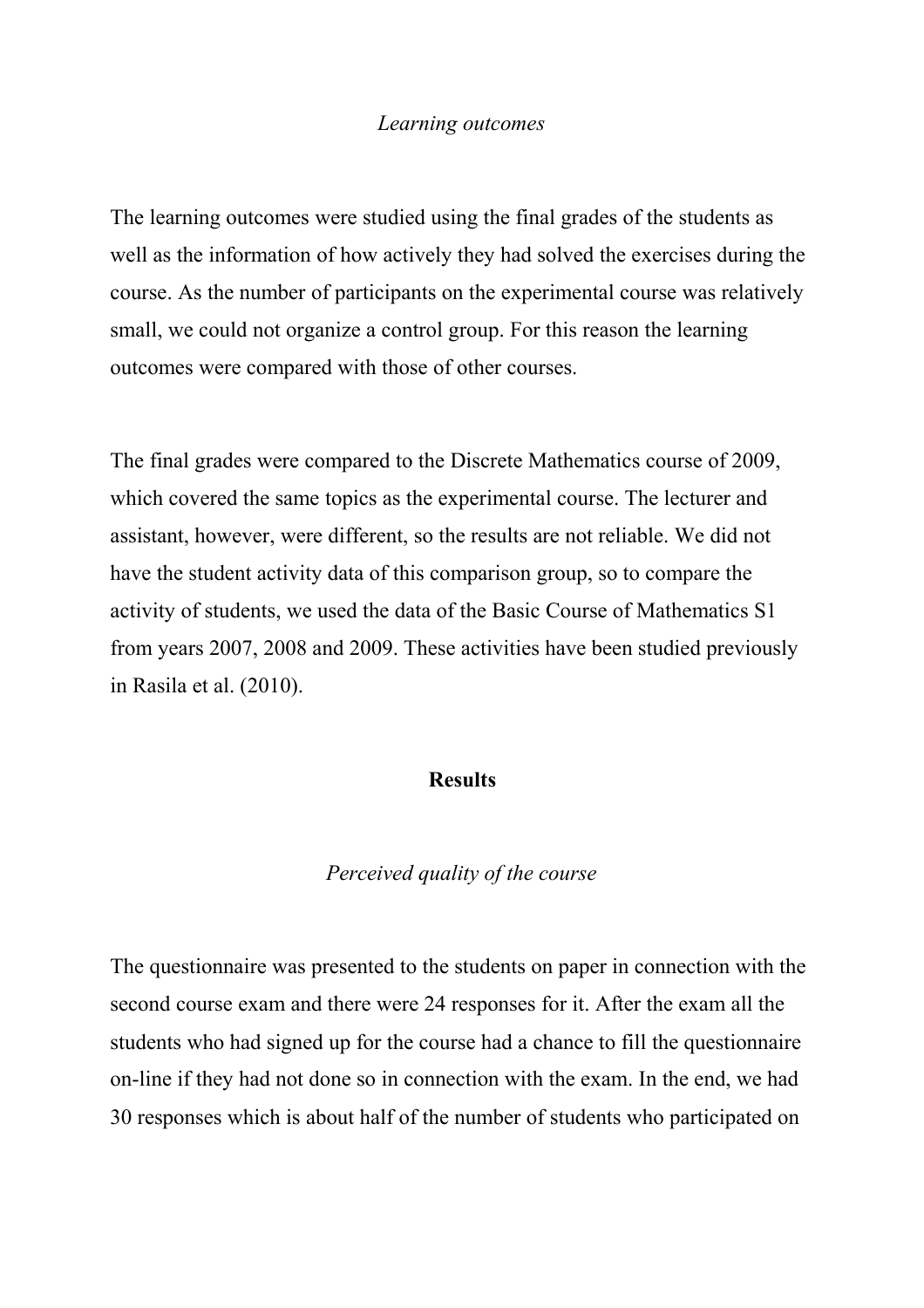the course. However, all the students did not respond to all questions, so the final number of responses was 28 - 30 depending on the item.

We will first consider the responses to the course quality questions. The categories are presented in the order of reliability, which is measured by Cronbach's alpha (Cronbach, 1951). With each category, we present the appropriate items and outline the responses in a table. In the tables we show the mean, the standard deviation (S.D.) and the number of answers in each response option for each item of the category in question. The items that are presented in a negative form are highlighted with *italic* font. As the result of each category, we report the mean of all responses to all items in the category, which is calculated after flipping the responses of the negative questions. The number of students is rather small, and we did not perform further statistical analysis.

We presented six items concerning the quality of STACK exercises (Table 1). The mean of all items in this category was 3,91, which tells that students were quite satisfied with the quality of STACK exercises ( $\alpha$  = 0,81). The open comments suggested that the feedback should have been more subtle. For example, one student wrote: "Often STACKs are too easy (especially when the hints tell straight the answer)."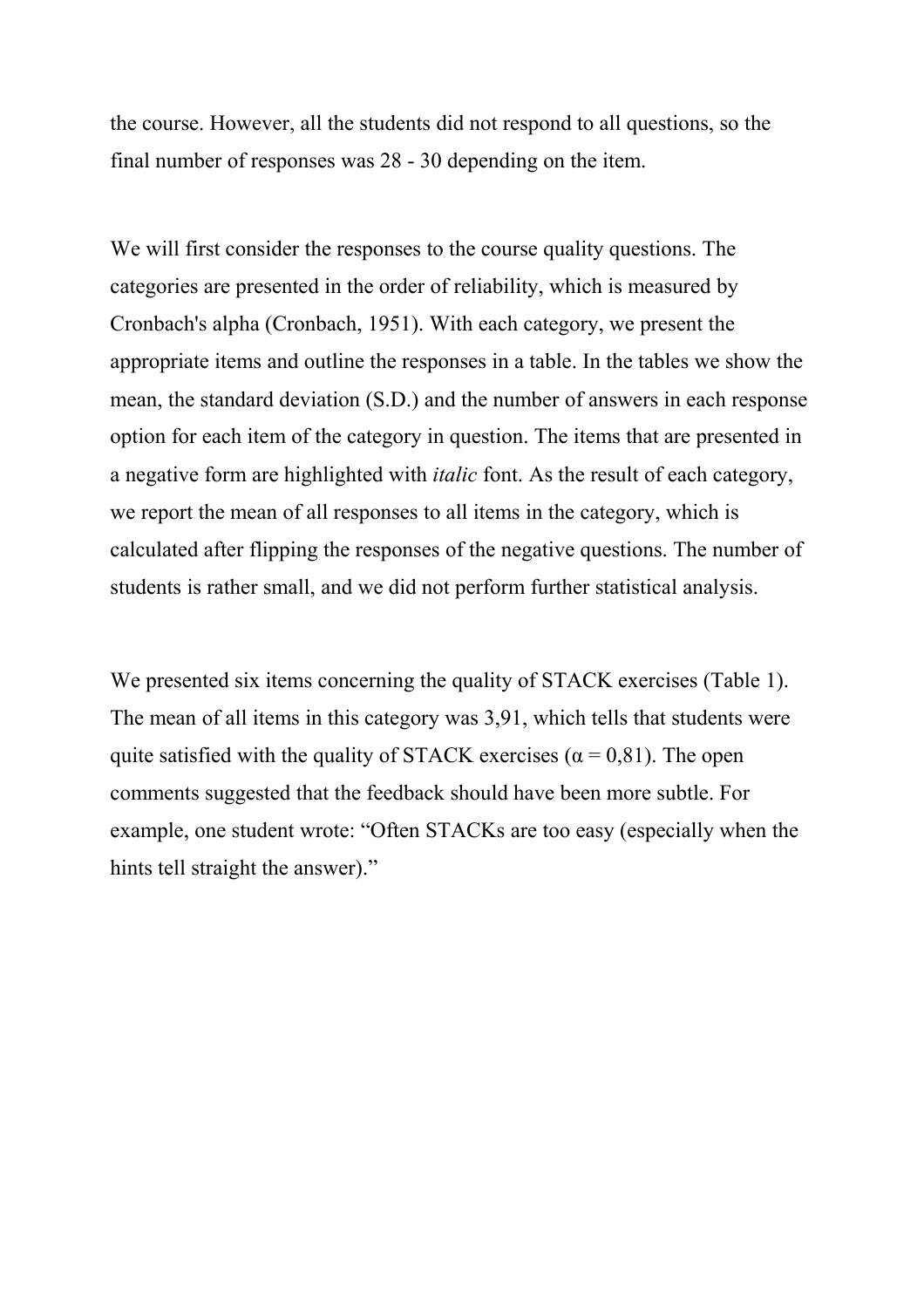| N <sub>0</sub>                                                                                   | Mean S.D. Disagree |                  |                |                         |                | Agree          |                |
|--------------------------------------------------------------------------------------------------|--------------------|------------------|----------------|-------------------------|----------------|----------------|----------------|
|                                                                                                  |                    |                  | 1              | $\overline{2}$          | 3              | 4              | 5              |
| 4) The teacher's solutions of STACK<br>exercises explained things well.                          | 4,03               | 0,82             | $\theta$       | $\mathbf{1}$            | 6              | 13             | 9              |
| 9) I hardly read the teacher's solutions<br>of STACK exercises.                                  |                    | $2,3$ 1,42 11 10 |                |                         | $\overline{2}$ | $\mathfrak{Z}$ | $\overline{4}$ |
| 15) Overall, I am satisfied with the<br>quality of STACK exercises.                              | 4.4                | 0,67             | $\overline{0}$ | $\overline{0}$          | $\mathfrak{Z}$ | 12             | -15            |
| 17) The automatic feedback from<br>STACK exercises was not detailed<br>enough.                   | 2.6                | $1,00 \quad 3$   |                | 13                      | 8              | 5              | $\blacksquare$ |
| 18) The automatic feedback from<br>STACK exercises helped me to correct<br>my incorrect answers. |                    | 4,07 0.91        | $\overline{1}$ | $\overline{\mathbf{0}}$ |                | $5 \t14$       | -10            |
| 26) The majority of STACK exercises<br>were interesting.                                         | 3,87               | 0,82             | $\mathbf{1}$   | $\mathbf{0}$            | 6              | 18             | 5              |

Table 1. Items and responses focusing on quality of STACK exercises.

Students' opinions on the appropriateness of workload were asked from the view of the on-line part of the course (Table 2). The mean of all items in this category was 4,5, so clearly the workload was appropriate ( $\alpha = 0.73$ ).

| No.                                                                                                                |  | Mean S.D. Disagree |       | Agree |  |  |
|--------------------------------------------------------------------------------------------------------------------|--|--------------------|-------|-------|--|--|
|                                                                                                                    |  | $1 \quad$          | 2 3 4 |       |  |  |
| 10) Overall, there was enough time to do $4,47$ 0,82 0 2 0 10 18<br>the STACK exercises.                           |  |                    |       |       |  |  |
| 27) Solving the STACK exercises was $1,47$ 0,68 19 8 3 0 0<br>too laborious regarding the extent of the<br>course. |  |                    |       |       |  |  |

Table 2. Items and responses focusing on appropriateness of workload.

There were six items concerning the practical arrangements of the course (Table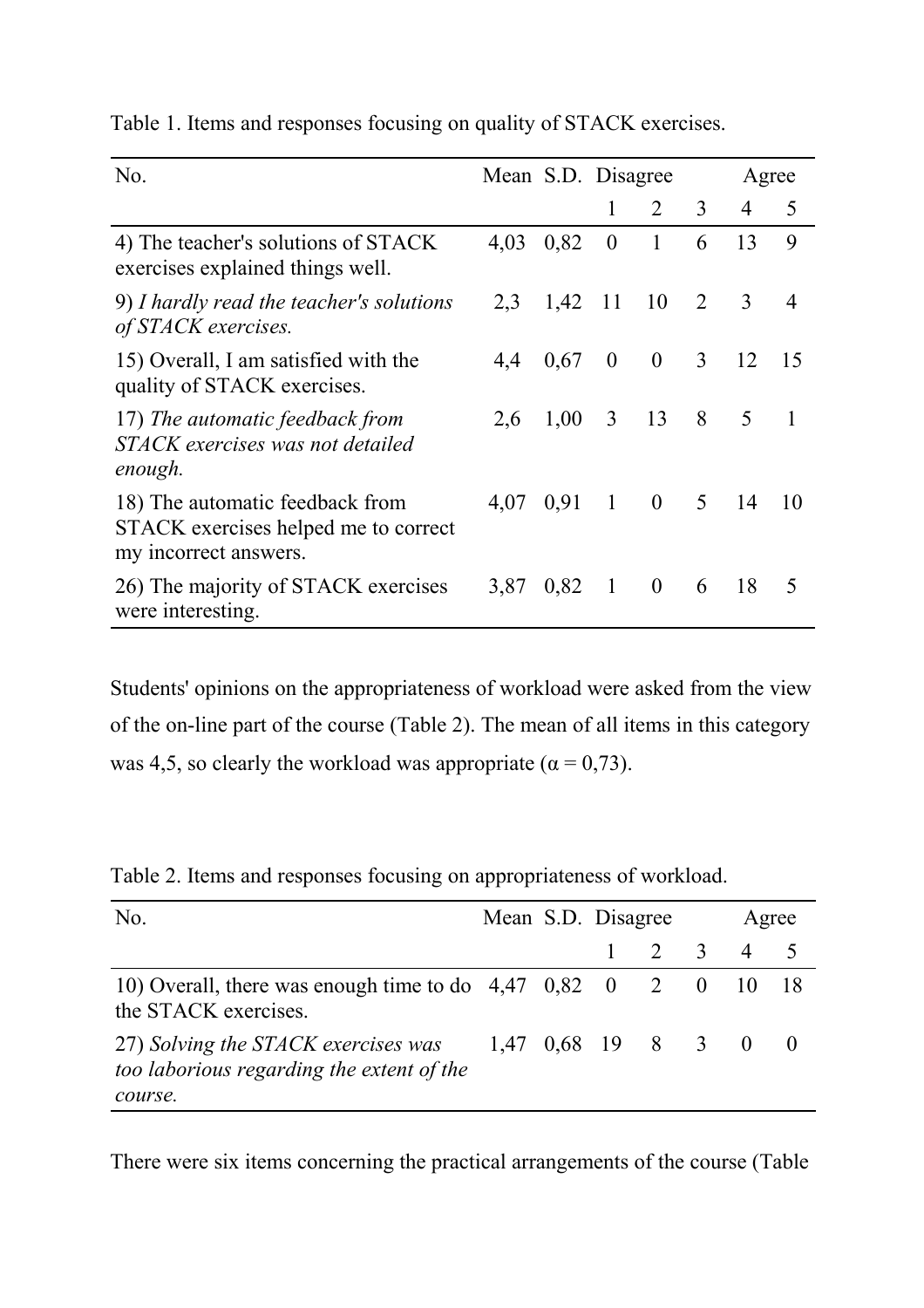3). The mean of all items in this category was 4,04, which tells that our practical arrangements were successful ( $\alpha = 0.71$ ). There were little problems using the STACK system and only few technical problems.

| No.                                                                                                       |           |                | Mean S.D. Disagree |                |                |                | Agree        |
|-----------------------------------------------------------------------------------------------------------|-----------|----------------|--------------------|----------------|----------------|----------------|--------------|
|                                                                                                           |           |                |                    | $\overline{2}$ | 3              | 4              | 5            |
| 6) I was less anxious when taking the<br>course exam than normally.                                       | 3,23      | 0,86           | $\overline{1}$     | 4              | 13             | 11             | $\mathbf{1}$ |
| 13) It would have been better if there<br>was only traditional written exercises on<br><i>the course.</i> | 1,57      | $0.68$ 15 14 0 |                    |                |                | $\blacksquare$ | $\theta$     |
| 14) I liked the weeks when we had only<br>STACK exercises to do.                                          | 3,60 0,93 |                | $\overline{0}$     | $\overline{4}$ | 9              | 12             | -5           |
| 16) I benefited from the arrangement<br>that you could return the exercises on-<br>line.                  | 4.33      | 0,80           | $\overline{0}$     | $\sim$ 1       | $\overline{3}$ | <sup>11</sup>  | -15          |
| 19) There were little technical problems<br>with STACK exercises.                                         | 4,27 0,98 |                | $\overline{0}$     | 3 2            |                | 9              | 16           |
| 25) STACK system was difficult to use.                                                                    | 1.60      | 0,77           | 16                 | <sup>11</sup>  | 2              | 1              | $\theta$     |

Table 3. Items and responses focusing on the practical arrangements.

The items focusing on blended learning regarded the connections between different parts of the course (Table 4). The mean of the items in this category was 3,85, which is less than in the other categories, but still very positive. From this we can deduce that the face-to-face and online parts of the course worked well together ( $\alpha$  = 0,68).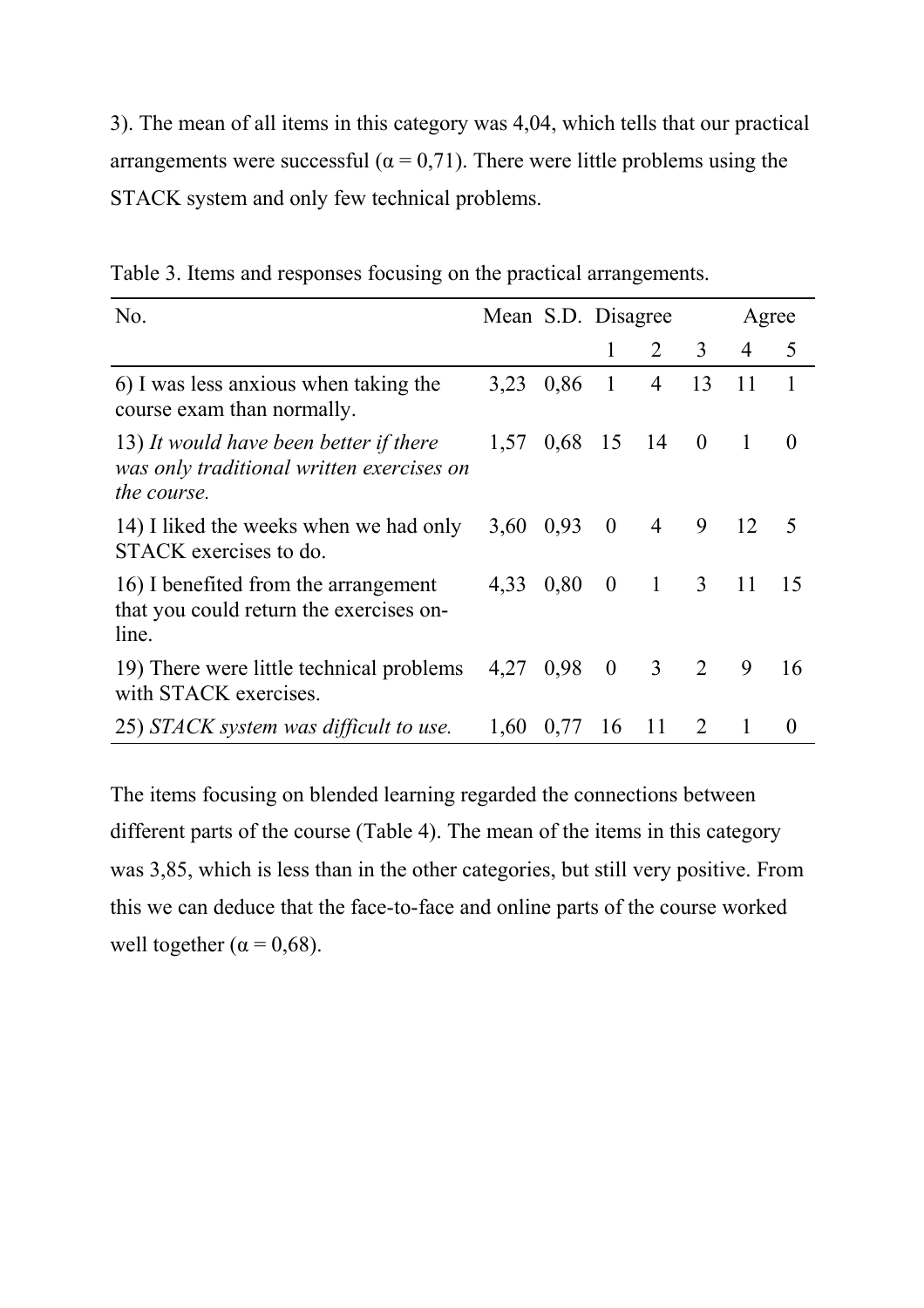| No.                                                                                               | Mean S.D. Disagree |               |                |                | Agree          |     |
|---------------------------------------------------------------------------------------------------|--------------------|---------------|----------------|----------------|----------------|-----|
|                                                                                                   |                    |               | $2 \quad 3$    |                | $\overline{4}$ | - 5 |
| 1) STACK exercises did not relate to the $1,76$ 1,09<br>things that lectures handled.             |                    | <sup>16</sup> | 8 <sup>8</sup> | $\overline{2}$ | 2              |     |
| 2) I felt that I learned more on this<br>course than I would normally on a<br>mathematics course. | 3,30 0,84 0 5 13   |               |                |                | $\sqrt{10}$    |     |
| 22) Solving STACK exercises helped<br>me to learn the theory covered in<br>lectures.              | 4,00 0,98 1 1 5 13 |               |                |                |                |     |

Table 4. Items and responses focusing on the quality of blended learning.

The assessment of the course was strongly based on the exercise points. Hence, the items concerning appropriateness of assessment dealed with the usefulness of solving the exercises (Table 5). The mean of all responses was 4,07. The internal consistency of this category, however, was insufficient ( $\alpha = 0.4$ ) and the results cannot be concidered reliable.

| Table 5. Items and responses focusing on appropriateness of assessment. |  |
|-------------------------------------------------------------------------|--|
|-------------------------------------------------------------------------|--|

| No.                                                                                                   | Mean S.D. Disagree |      |          |                | Agree                   |                |     |  |
|-------------------------------------------------------------------------------------------------------|--------------------|------|----------|----------------|-------------------------|----------------|-----|--|
|                                                                                                       |                    |      |          | $\overline{2}$ | $\overline{3}$          | $\overline{4}$ | 5   |  |
| 5) Solving the exercises helped me to<br>learn.                                                       | 4.57               | 0,97 | -1       | $\overline{1}$ |                         | $\overline{4}$ | 23  |  |
| 12) The only thing that was really<br>needed to solve the exercises was good<br>memory.               | 2.07               | 0.98 |          | 8 16 3 2       |                         |                |     |  |
| 23) The course could have been passed<br>even if one didn't understand anything<br>about the subject. | 2,77 1,22 3 13 6 4 |      |          |                |                         |                |     |  |
| 24) Solving the course exercises<br>prepared well for the course exam.                                | 4,53 0,68          |      | $\bf{0}$ | $\overline{0}$ | $\overline{\mathbf{3}}$ | 8              | -19 |  |

Experiences on clarity of goals and standards of the course were unraveled using two items (Table 6). The mean of all responses was 4,43. However, the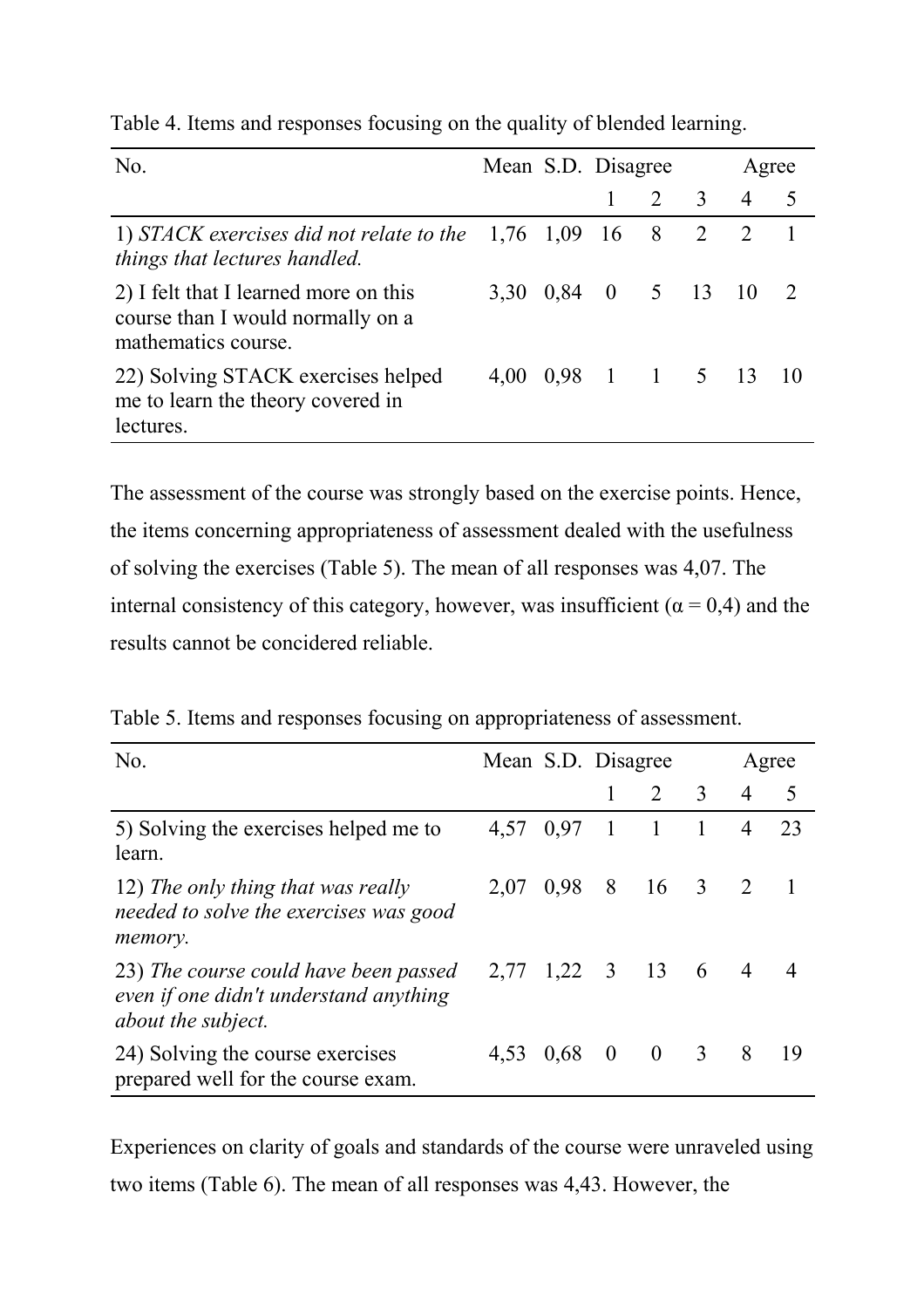conclusion cannot be regarded reliable ( $\alpha = 0.38$ ).

| No.                                                                    |                        | Mean S.D. Disagree |                     | Agree |  |  |
|------------------------------------------------------------------------|------------------------|--------------------|---------------------|-------|--|--|
|                                                                        |                        |                    | $1 \t2 \t3 \t4 \t5$ |       |  |  |
| 3) The formation of the course grade<br>was not motivated well enough. | $1,77$ 1,19 18 6 3 1 2 |                    |                     |       |  |  |
| 21) The basis for grading were clear.                                  | 4,63 0,72 0 1 1 6 22   |                    |                     |       |  |  |

Table 6. Items and responses focusing on clarity of goals and standards.

## *Learning activities*

In addition to the perceived quality of the course, we asked the students questions related to their learning practices. The goal here was to find out how the students studied during the course. Because the number of students was small, and it is not clear against what this data could be compared to, no statistical analysis was performed.

There were seven questions of students' learning activities (Table 7). We can see that most of the students solved STACK exercises mainly alone. Students mostly said that they studied during the whole course. Some students did confess to have guessed the answers of the STACK exercises, but fortunately most of them usually thought the exercises through. Although exercise points had greater meaning to the grade than normally, less than half of the students felt that they solved more exercises than regularly.

All the items concerning the importance of different parts of the course (28, 29 and 30) got a mean close to neutral. On average, students felt that written exercises were most important for learning and the responses for this item were also least fragmented. STACK exercises were on average held almost as important as written exercises, but the dispersion in students' opinions was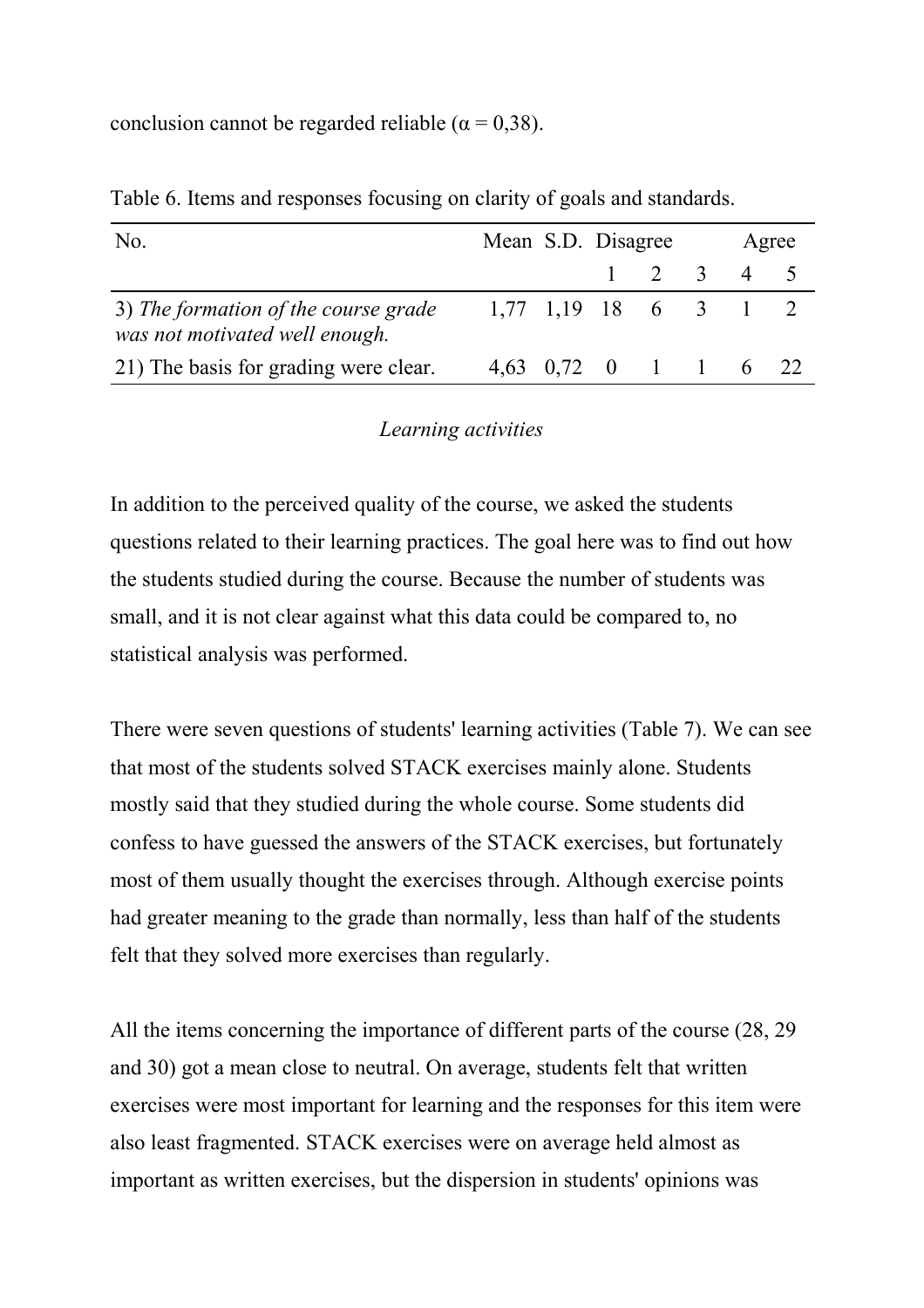clearly larger. The importance of lectures got the least mean score but it also divided opinions the most.

| No.                                                                                                        | Mean S.D. Disagree |         |                  |                 |                | Agree          |                |
|------------------------------------------------------------------------------------------------------------|--------------------|---------|------------------|-----------------|----------------|----------------|----------------|
|                                                                                                            |                    |         | 1                | 2               | $\overline{3}$ | $\overline{4}$ | 5              |
| 7) I often solved STACK exercises<br>together with friends.                                                | 2,13               | 1,63    | 18               | $\overline{3}$  | $\overline{2}$ | $\mathbf{1}$   | 6              |
| 8) Instead of studying at the last minute<br>(just before the exam) I studied during<br>the entire course. | 3,53 1,31          |         | $\mathfrak{Z}$   | $\overline{4}$  | 5              | 10             | 8              |
| 11) I often did not think through the<br>STACK exercises, but guessed their<br>solutions.                  | 1,93               | 0,94 12 |                  | 10              | 6              | $\overline{2}$ | $\theta$       |
| 20) I did more exercises on this course<br>than I would normally do on a<br>mathematics course.            | 3,27 1,34          |         | $\overline{4}$   | $\overline{4}$  | 9              | 6              | 4              |
| 28) Lectures were more important for<br>learning than the other parts of the<br>course.                    | 2,68               | 1,19    | 5                | $7\overline{ }$ | 11             | $\overline{2}$ | 3              |
| 29) STACK exercises were more<br>important for learning than the other<br>parts of the course.             | 3,17               | 1,02    | 2                | 5 <sup>5</sup>  | 11             | 10             | $\overline{2}$ |
| 30) Written exercises were more<br>important for learning than the other<br>parts of the course.           | 3,27               | 0,87    | $\boldsymbol{0}$ | 6               | 12             | 10             | $\overline{2}$ |

Table 7. Students' answers to questions concering their learning activities.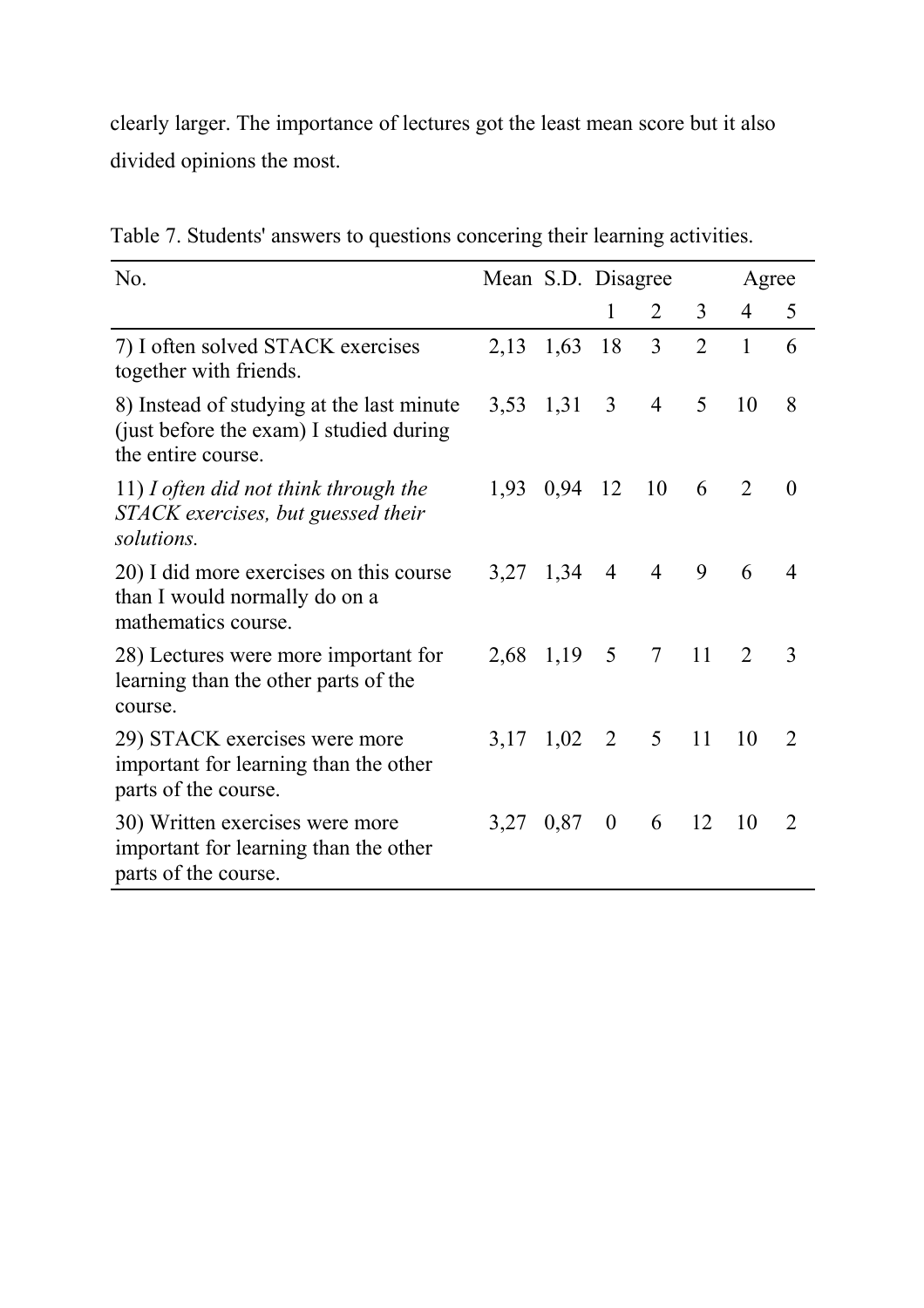#### *Learning outcomes*

The grade distribution of the experimental course is illustrated in Figure 3. Of the 58 participants 49 were graded; the students who did not participate in neither of the exams and had solved less than 90 % of the exercises did not receive a grade. Although the option was given, there was not a single student who passed the course solely by doing exercises. Compared to the grade distribution of the same course on 2009, the percentage of grade 0 (fail) dropped from 34 % to 18 % and the percentage of grade 5 (highest) increased from 15 % to 45 %. Thus, the passing percentage among the graded students increased noticeably and almost half of the graded students received the highest grade.

The average percentages of solved exercises sorted according to the grade obtained are shown in Table 8. The results are compared to the outcomes of another engineering mathematics course Basic course of mathematics S1, that has also used both automatically assessed and traditional exercise assignments (Rasila et al., 2010). Based on the percentages, it seems that for students with grades 1, 2 and 3 there has been a significant increase in activity on the experimental course. The activity of non-graded students was low.



Figure 3. The grade distribution of Discrete Mathematics course on 2010.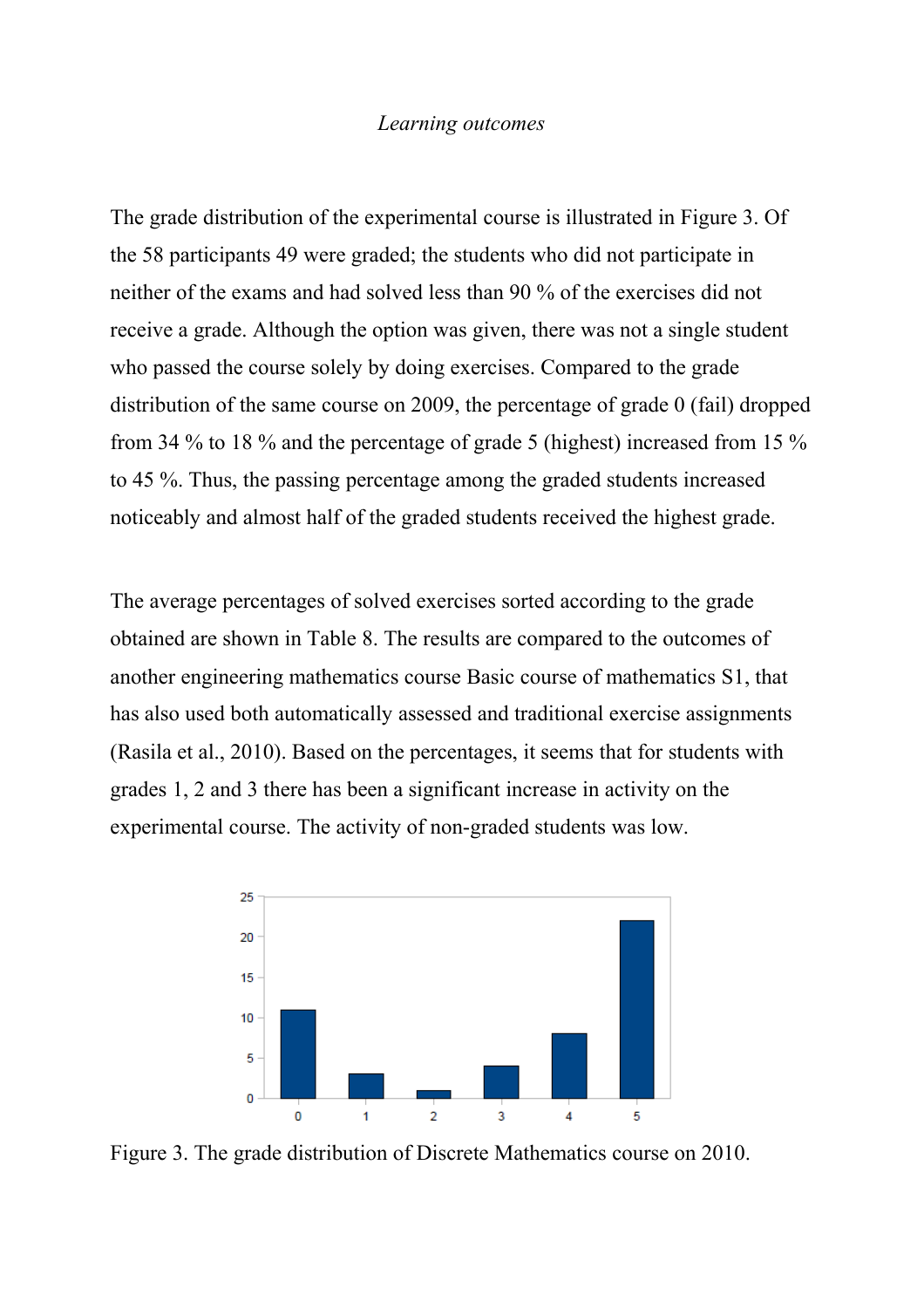|         |       | $\theta$ |       | 2     | 3     | $\overline{4}$ | 5     |
|---------|-------|----------|-------|-------|-------|----------------|-------|
| S1 2007 |       | 11,60    | 17,97 | 33,02 | 31,19 | 64,04          | 79,68 |
|         |       | 3,78     | 7,77  | 20,19 | 9,40  | 26,84          | 61,61 |
| S1 2008 |       | 13,20    | 23,62 | 36,55 | 49,56 | 65,60          | 74,89 |
|         |       | 4,49     | 13,56 | 16,15 | 28,85 | 54,81          | 58,44 |
| S1 2009 |       | 14,62    | 23,28 | 38,78 | 49,53 | 51,16          | 78,32 |
|         |       | 3,77     | 10,00 | 29,20 | 50,48 | 68,22          | 92,48 |
| DM 2010 | 13,95 | 10,05    | 34,71 | 76,63 | 68,87 | 63,43          | 91,32 |
|         | 6,84  | 10,32    | 45,38 | 76,92 | 52,07 | 57,28          | 91,68 |

Table 8. The average percentages of automatically assessed (above) and traditional (below) assignments solved by students with different grades.

## **Discussion and Conclusions**

We have found out that using e-assessment as a method of continuous formative assessment is a flexible way to answer to some of the common issues in using exercise assignments as a part of the assessment procedure. The feedback concerning the quality of the course suggests that the new arrangements did not result in too heavy workload on the students. The result is noteworthy because the data also shows that students actually worked very hard, although in general perceptions of workload do not seem to imply deep learning approaches (Lizzio et al., 2002). This can be explained by the increased motivation and meaningfulness resulting from the new arrangements. The other aspects of the quality studied also indicate a highly successful experiment, although the statistical data is inconclusive.

The general student feedback suggests positive development in learning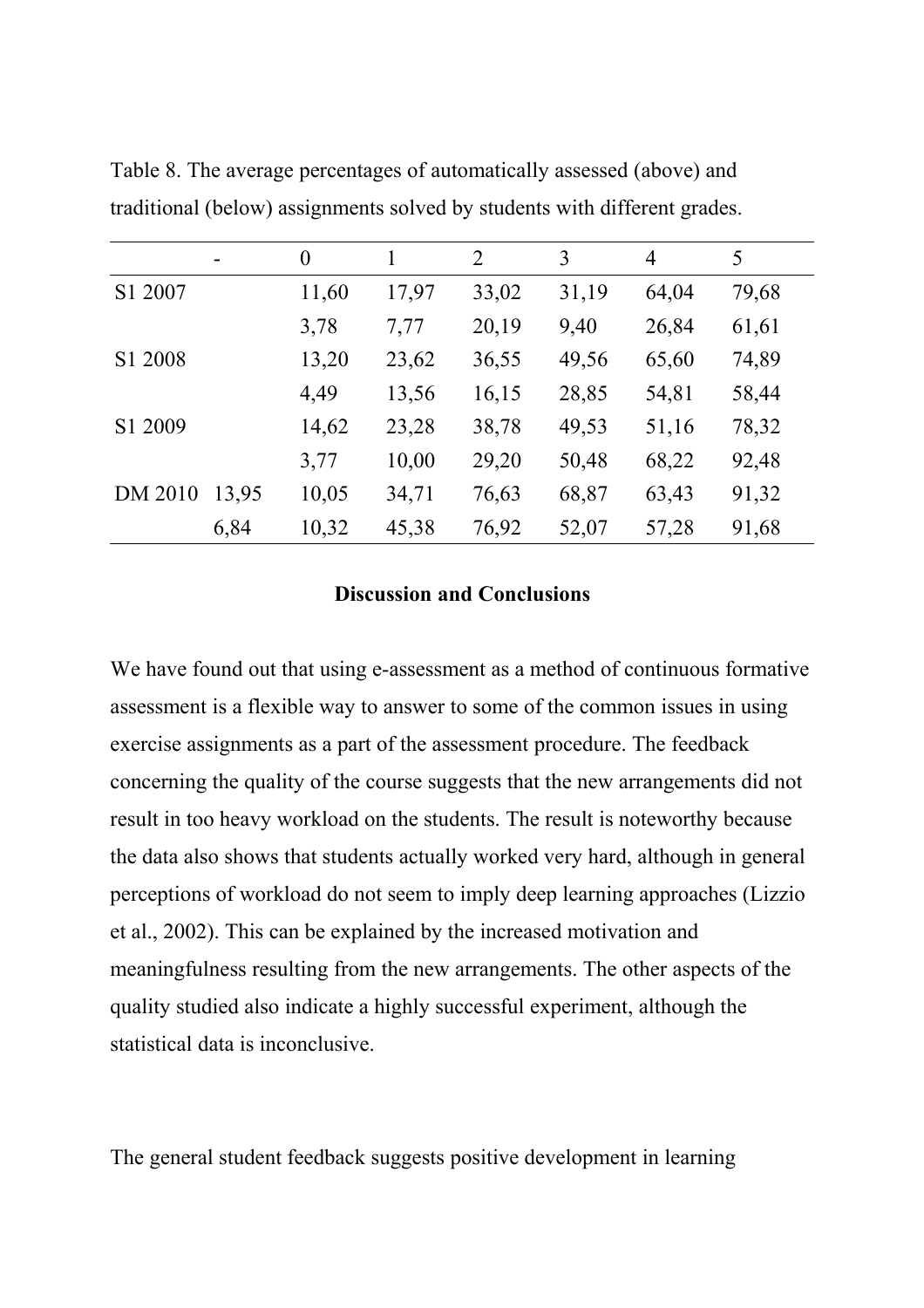strategies and orientations, but this conclusion cannot be proven within the scope of this study. The learning outcomes as measured by the grades were much better compared to the previous year's course. In general, the students appeared to be much more active on this course than on other engineering mathematics courses, but further studies are required because of insufficient comparison data.

The technology and practices described are also suitable for large scale teaching. They have been used on a larger engineering mathematics course Basic course of mathematics S3 on autumn 2010.

#### **References**

- Biggs, J. (2003). *Teaching for Quality Learning at University* (2nd ed.). Berkshire: Open University Press.
- Brown, G., Bull, J., & Pendlebury, M. (1997). *Assessing Student Learning in Higher Education*. London: Routledge.
- Campbell, D.T., & Stanley, J. C. (1973). *Experimental and quasi-experimental designs for research*. Rand McNally.
- Creswell, J. W. (2009) *Research desingn: qualitative, quantitative, and mixed methods approaches.* Sage Publications.
- Cronbach, L. J. (1951). Coefficient alpha and the internal structure of tests. *Phychometrika*, 16(3), 297-334.

Garfield, J. B. (1994). Beyond testing and grading: Using assessment to improve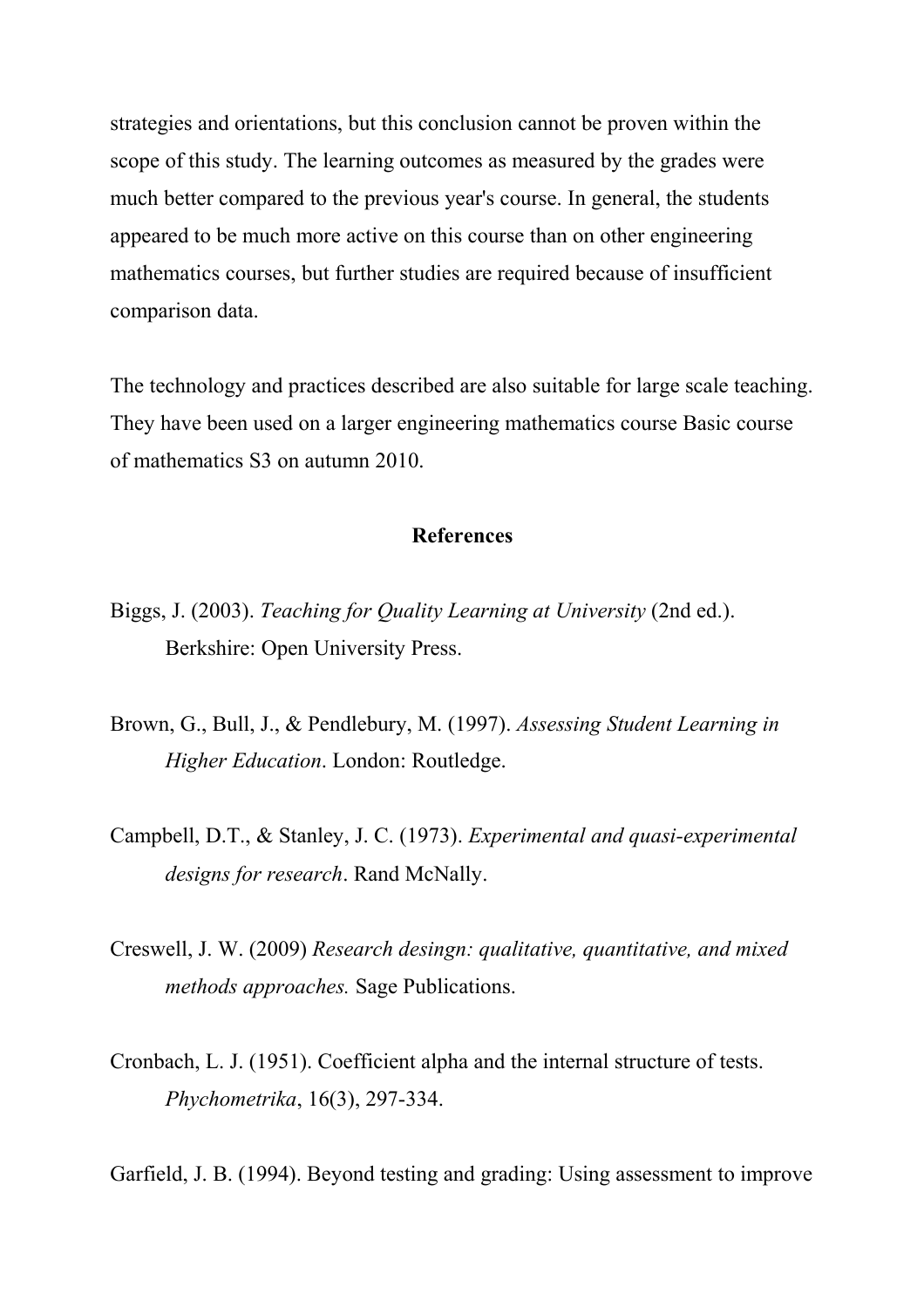student learning. *Journal of Statistics Education,* 2(1)*.* Retrieved from http://www.amstat.org/publications/jse/v2n1/garfield.html

- Ginns, P., & Ellis R. (2007). Quality in blended learning: Exploring the relationships between on-line and face-to-face teaching and learning. *Internet and Higher Education*, 10(1), 53-64.
- Harjula, M. (2008). *Mathematics exercise system with automatic assessment* (Master's thesis). Faculty of Electronics, Communications and Automation, Helsinki University of Technology.
- Harvey, L., & Knight, P. T. (1996). *Transforming Higher Education.* London: Society for Research into Higher Education.
- Heikkilä, M. (2005). Verkko-opetuksen laadunhallinta käsitteenmäärittelystä kriteeristöihin. In J. Sariola & A. Evälä (Eds.), *Verkko-opetuksen laatu yliopisto-opetuksessa* (pp. 23-42). Helsinki: Yliopistopaino.
- Kivelä, S. (2002). Verkko-opiskelumateriaalia hyödyntävä matematiikan peruskurssi teknillisessä korkeakoulussa. In H. Silfverberg & J. Joutsenlahti (Eds.), *Tutkimuksella parempaan opetukseen* (pp. 33-54). Tampere University: Juvenes-Print.
- Lindblom-Ylänne, S., & Nevgi, A. (2002). Oppimisen arviointi laadukkaan opetuksen perusta. In S. Lindblom-Ylänne & A. Nevgi (Eds.), *Yliopistoja korkeakouluopettajan käsikirja* (pp. 253-267)*.* Helsinki: WSOY.
- Lizzio, A., Wilson, K., & Simons, R. (2002). Univeristy students' perceptions of the learning environment and academic outcomes: implications for theory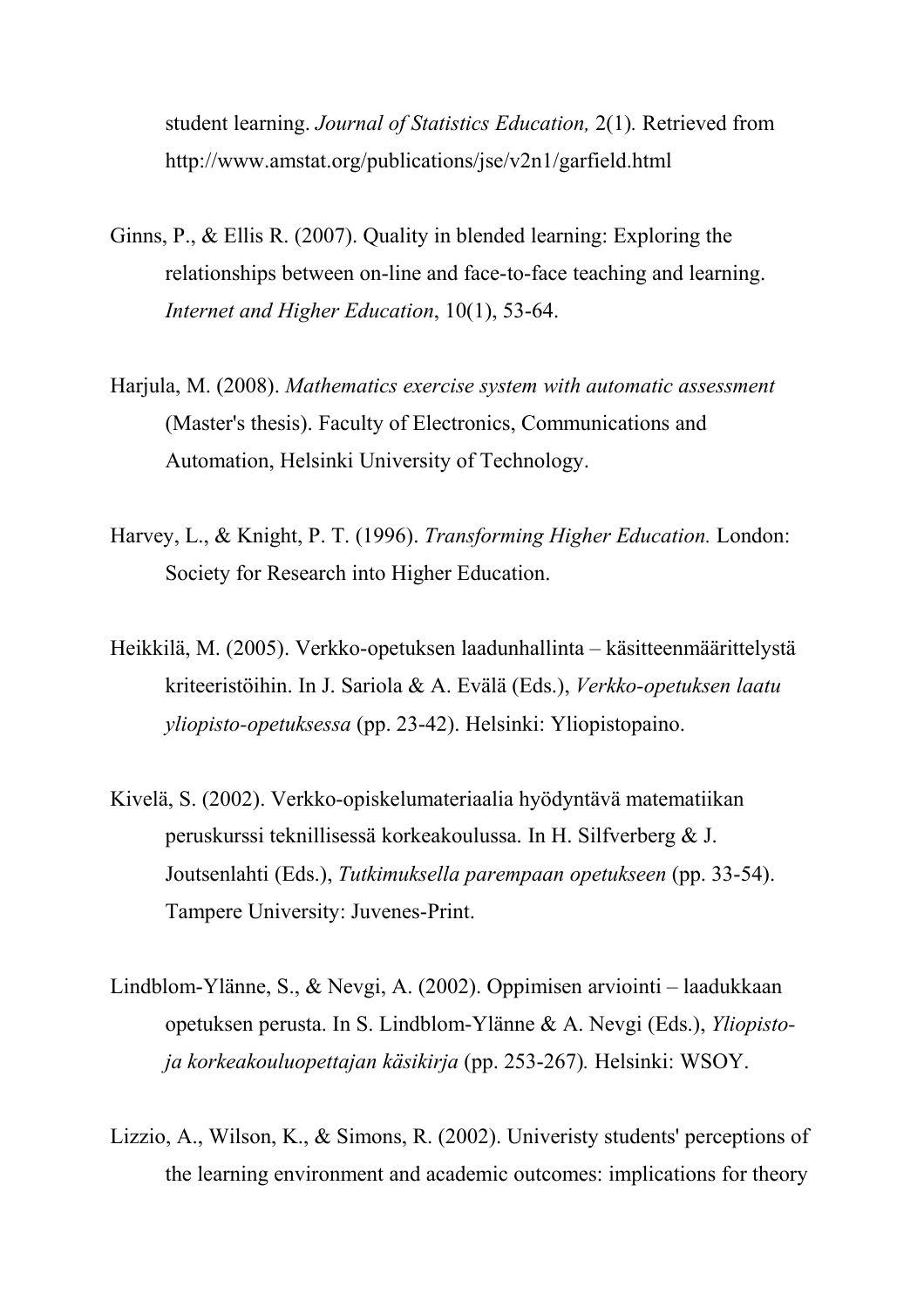and practice. *Studies in Higher Education*, 27(1), 27-52.

- Metsämuuronen, J. (2006). *Tutkimuksen perusteet ihmistieteissä.* Helsinki: International Mathelp Ky.
- Miller, A. H., Imrie, B. W., & Cox, K. (1998). *Student Assessment in Higher Education*. London: Kogan Page.
- Ramsden, P. (1992). *Learning to Teach in Higher Education*. London: Routledge.
- Rasila, A. (2008). Automaattisesti tarkastettavat tehtävät matematiikan opetuksessa. In J. Viteli & S. Kaupinmäki (Eds.), *Tuovi 5: Interaktiivinen tekniikka koulutukessa 2007 -konferenssin tutkijatapaamisen artikkelit* (pp. 27-32). Tampere University.
- Rasila, A., Harjula, M., & Zenger, K. (2007). Automatic assessment of mathematics exercises: Experiences and future prospects. In A. Yanar & K. Saarela-Kivimäki (Eds.), *ReflekTori 2007: Symposium of Engineering Education* (pp. 70-80). Helsinki University of Technology: Teaching and Learning Developement Unit.
- Rasila, A., Havola, L., Majander, H., & Malinen, J. (2010). Automatic assessment in engineering mathematics: evaluation of the impact. In E. Myller (Ed.), ReflekTori 2010: Symposium of Engineering Education (pp. 37-45). Aalto University School of Science and Technology: Lifelong Learning Institute Dipoli.

Trotter, E. (2006). Student perceptions of continuous summative assessment.